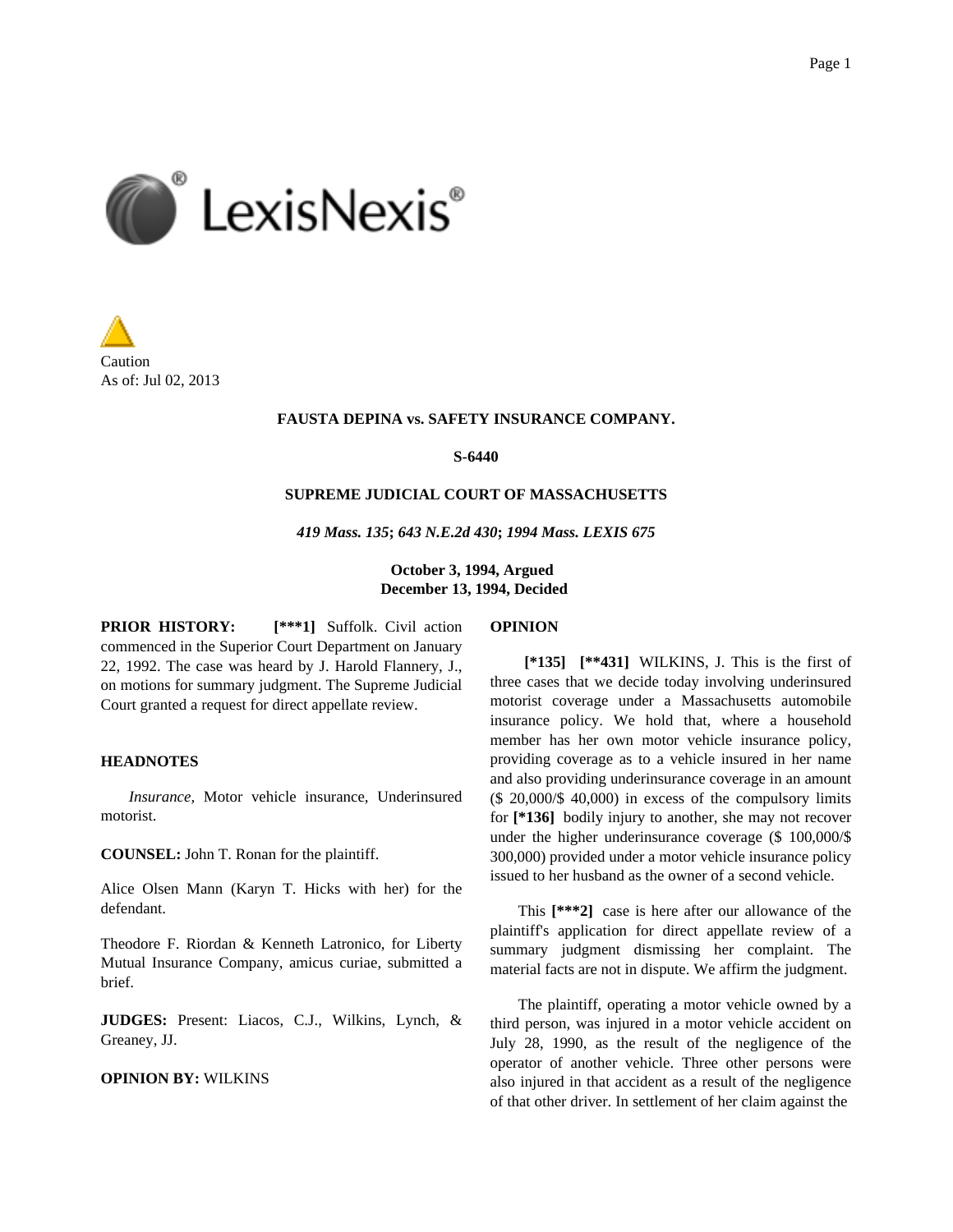tortfeasor, the plaintiff received \$ 29,333, which was substantially less than the damages she sustained. The tortfeasor had available insurance coverage of \$ 100,000 for each accident which was allocated among the plaintiff and the three other injured persons. The defendant insurer (Safety) approved the settlement.

The plaintiff had a motor vehicle insurance policy issued by Safety for a one-year policy period that commenced on May 6, 1990. That policy provided underinsurance coverage of \$ 20,000 for each person and \$ 40,000 for each accident. Because the tortfeasor's limits for bodily injury liability insurance exceeded the limits of the underinsurance **[\*\*\*3]** coverage provided under her policy, the plaintiff makes no claim that she is entitled to

underinsurance coverage under that policy.

The plaintiff instead claims underinsurance benefits under her husband's motor vehicle insurance policy, which was issued for a one-year policy period that commenced on August 1, 1989, and provided underinsurance coverage of \$ 100,000 for each person and \$ 300,000 for each accident. Safety denied the plaintiff underinsurance coverage under her husband's policy. That coverage is available to the named insured (the husband) and to any household member (such as the plaintiff) according to the policy "unless the household member has a Massachusetts auto policy of his or her own."